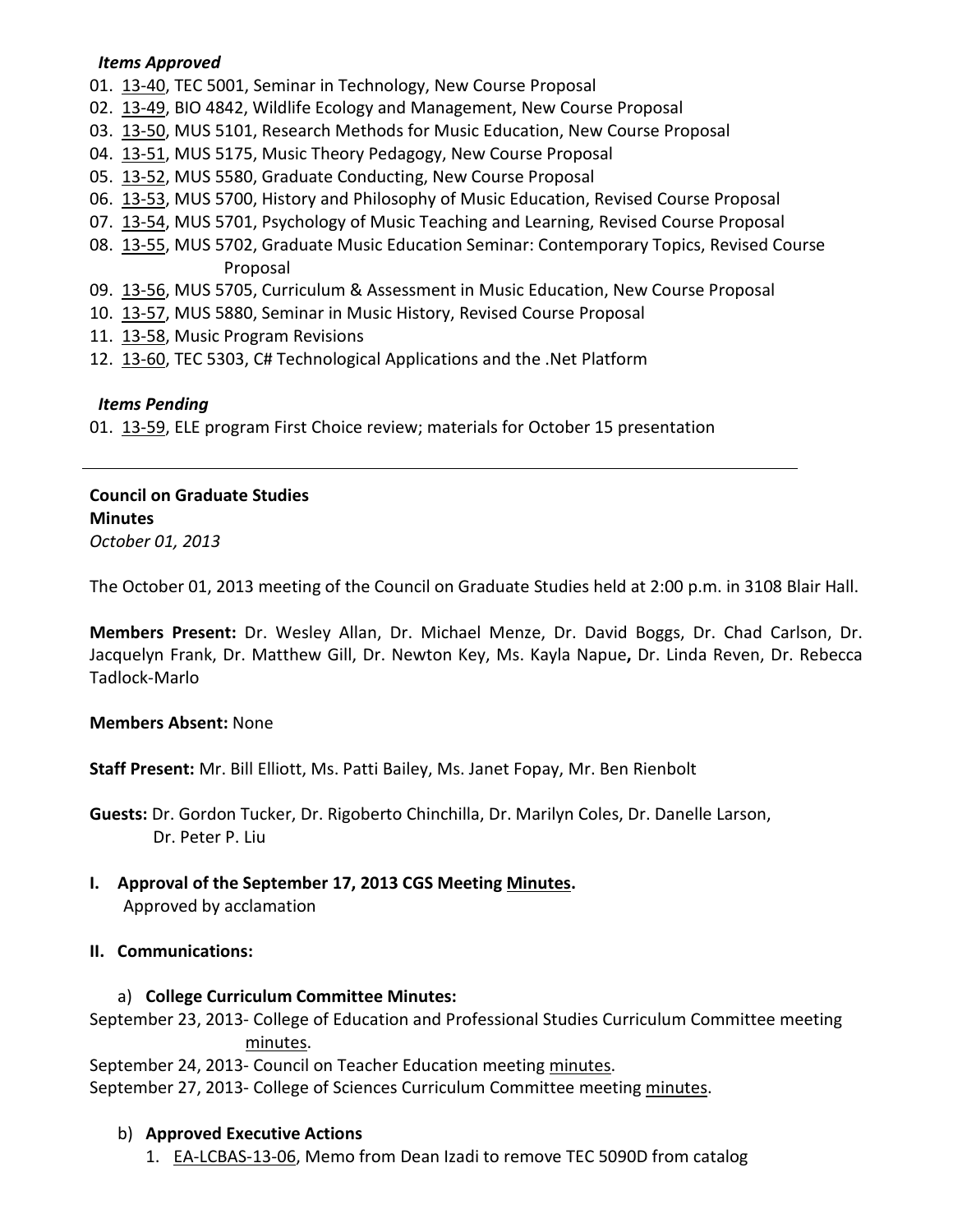## **III. Items Added to the Agenda (Today):**

None

#### **IV. Items Acted Upon:**

01. [13-40,](http://castle.eiu.edu/~eiucgs/currentagendaitems/agenda13-40.pdf) TEC 5001, Seminar in Technology, New Course Proposal; Peter P Liu presented the course. Council approved unanimously with corrections; Effective date – Spring 2014 (1-0-1) TEC 5001, Seminar in Technology,

This course will direct graduate students in the School of Technology to acquire the necessary skills to complete the graduate program successfully. Students will participate with School of Technology faculty to plan their graduate career and prepare graduate studies portfolios.

Prerequisites: Admission to the School of Technology graduate program

02. [13-49,](http://castle.eiu.edu/~eiucgs/currentagendaitems/agenda13-49.pdf) BIO 4842, Wildlife Ecology and Management, New Course Proposal; Gordon Tucker presented the course. Council approved unanimously; Effective date – Spring 2014 *Note: This course will delete BIO 5370.*

(3-0-3) BIO 4842, Wildlife Ecology and Management,

Principles of managing wildlife resources with emphasis on population ecology, habitat management and the social context of wildlife management.

Prerequisites: BIO 3800 or permission of instructor

03. [13-50,](http://castle.eiu.edu/~eiucgs/currentagendaitems/agenda13-50.pdf) MUS 5101, Research Methods for Music Education, New Course Proposal; Marilyn Coles presented the course. Council approved unanimously; Effective date – Summer 2014 (3-0-3) MUS 5101, Research Methods for Music Education,

In this course music education graduate students will: become familiar with major resources and tools for research in music teaching and learning, read published music education research with understanding and discrimination, and conduct pilot research studies. Three research methodologies will be introduced: historical, quantitative, and qualitative.

Prerequisites: Admission to the graduate program in Music, Music Education Concentration

Key in at 2:17 PM

04. [13-51,](http://castle.eiu.edu/~eiucgs/currentagendaitems/agenda13-51.pdf) MUS 5175, Music Theory Pedagogy, New Course Proposal; Marilyn Coles presented the course. Council approved with 9 yes votes and 1 abstention; Effective date – Spring 2015 (3-0-3) MUS 5175, Music Theory Pedagogy,

This course focuses on the challenges and opportunities of teaching music theory in a K-12 classroom, recognizing that general students, students participating in ensembles, and students taking precollege theory, require different kinds of theory instruction and training. The course also surveys current practices, online resources, and learning technologies for teaching music theory in the K-12 classroom.

Prerequisites: Admission to the graduate program in Music

05. [13-52,](http://castle.eiu.edu/~eiucgs/currentagendaitems/agenda13-52.pdf) MUS 5580, Graduate Conducting, New Course Proposal; Marilyn Coles presented the course. Council approved unanimously; Effective date – Summer 2015

2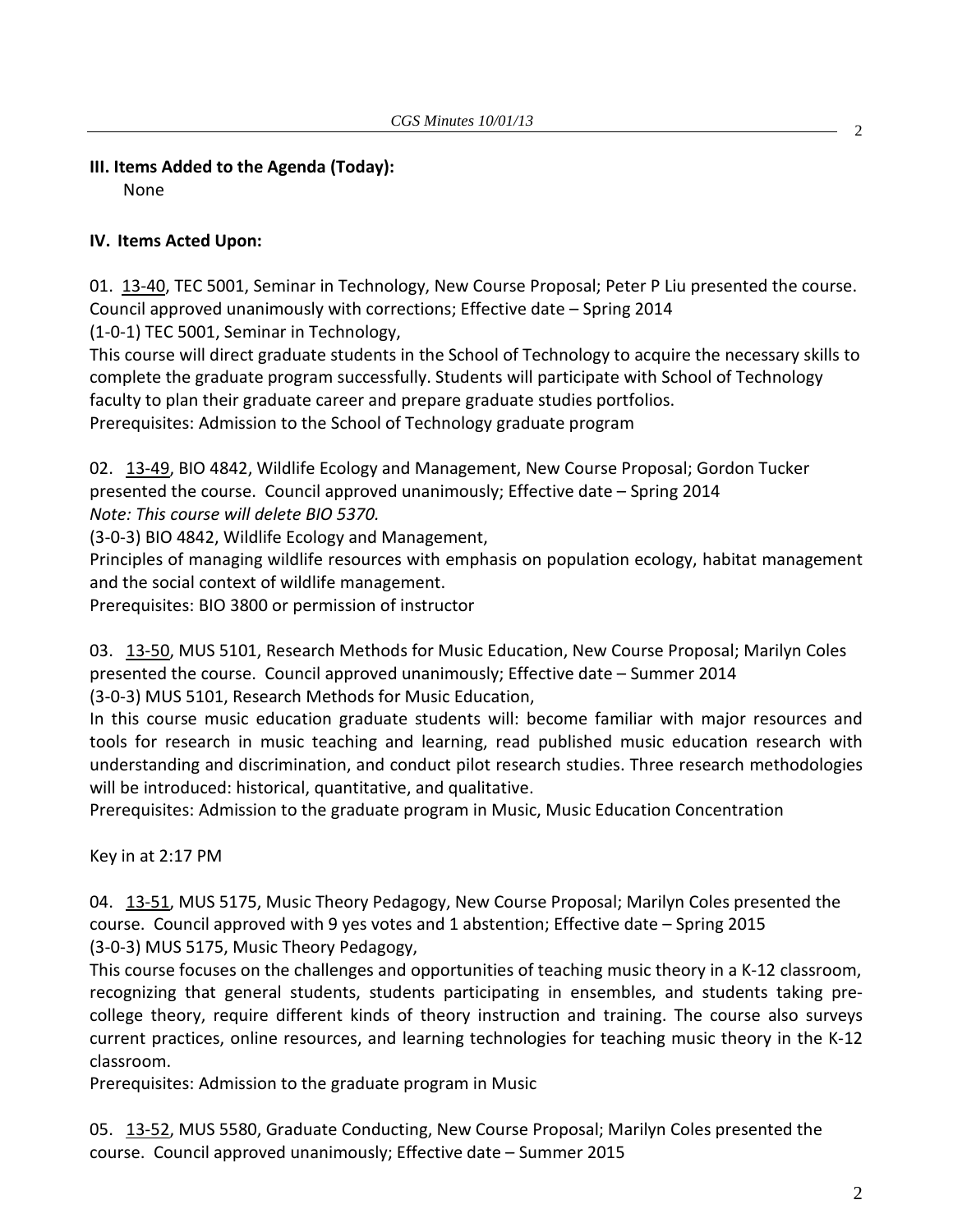(1-1-2) MUS 5580, Graduate Conducting,

This course addresses graduate–level choral and instrumental conducting techniques, score study and preparation, interpretation, and rehearsal techniques. Students will also research and compile two annotated bibliographies of quality works for band and choral/orchestral ensembles. Prerequisites: Admission to the graduate program in Music

06. [13-53,](http://castle.eiu.edu/~eiucgs/currentagendaitems/agenda13-53.pdf) MUS 5700, History and Philosophy of Music Education, Revised Course Proposal; Marilyn Coles presented the course. Council approved unanimously; Effective date – Fall 2015 (3-0-3) MUS 5700, History and Philosophy of Music Education,

Students enrolled in this course will examine the historical and philosophical aspects of contemporary music education. Content focus will be on the history of music education in America and the purpose and reasoning for inclusion of music in general education.

Prerequisites: Admission to the graduate program in Music

07. [13-54,](http://castle.eiu.edu/~eiucgs/currentagendaitems/agenda13-54.pdf) MUS 5701, Psychology of Music Teaching and Learning, Revised Course Proposal; Marilyn Coles presented the course. Council approved unanimously; Effective date –Spring 2016 (3-0-3) MUS 5701, Psychology of Music Teaching and Learning,

Psychology of Music explores how people acquire musical knowledge and skills. Participants in this course will draw upon work from social, developmental, and cognitive psychology to study the cognition and perception of music. Focus will be on developing a perspective of how the psychology of music might inform our own beliefs, policies, curricula, and practices in the field of music education.

Prerequisites: Admission to the graduate program in Music, Music Education Concentration

08. [13-55,](http://castle.eiu.edu/~eiucgs/currentagendaitems/agenda13-55.pdf) MUS 5702, Graduate Music Education Seminar: Contemporary Topics, Revised Course Proposal; Marilyn Coles presented the course. Council approved unanimously with corrections; Effective date – Summer 2015

(1-0-1) MUS 5702, Graduate Music Education Seminar: Contemporary Topics,

This seminar will explore contemporary topics in music education through guest lectures, group discussion, presentations, and analysis of music education literature. MUS 5702 will allow students to draw connections between their experiences and current issues in music education.

Prerequisites: Admission to the graduate program in Music, Music Education Concentration, and completion of Research Methods for Music Education.

09. [13-56,](http://castle.eiu.edu/~eiucgs/currentagendaitems/agenda13-56.pdf) MUS 5705, Curriculum & Assessment in Music Education, New Course Proposal; Marilyn Coles presented the course. Council approved unanimously with corrections; Effective date – Summer 2016

(3-0-3) MUS 5705, Curriculum & Assessment in Music Education,

Students will examine assessment, curricular practices, and theories from multiple paradigms. The course will require the study of past and present trends and reform efforts in music education. Students will design curriculum and assessments appropriate for application to the music classroom. Prerequisites: Admission to the graduate program in Music, Music Education Concentration

10. [13-57,](http://castle.eiu.edu/~eiucgs/currentagendaitems/agenda13-57.pdf) MUS 5880, Seminar in Music History, Revised Course Proposal; Marilyn Coles presented the course. Council approved unanimously; Effective date – Fall 2014

3